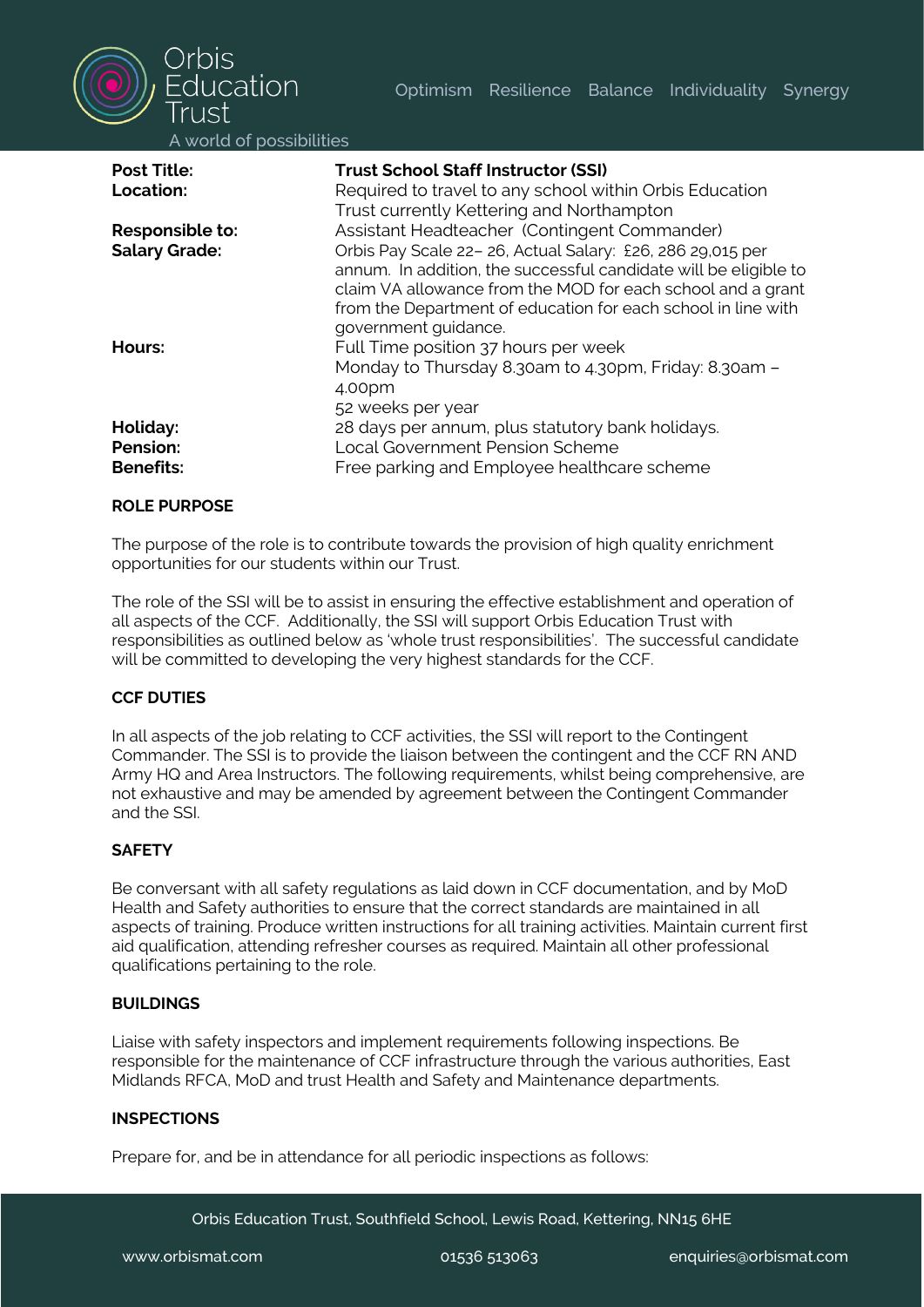

- Biennial Inspection.
- Equipment Care Inspections (ECI).
- Mandatory Equipment Inspection (MEI).
- Portable Appliance Testing (PAT).
- Unit fire inspection.
- Unit security inspection.
- Alarm testing.
- Electrical installation inspection.
- Annual radiation return.

## **OFFICER TRAINING, RECRUITMENT AND RETENTION**

- Maintain comprehensive Personal Files for all officers on strength.
- Liaise with HQ CCF RN and Army regarding all aspects of CCF personnel and administration.
- Arrange for delivery of commissioning papers for new officers, and assist in completion and submission.
- Arrange security vetting.
- Advise on officer training courses.
- Apply for and arrange loading on Westminster database of officers on qualification courses e.g. CCF Initial Courses, AT training, first aid etc.
- Update Cadet Force databases, namely Westminster with changes to officers' status.
- Arrange for supply of officer uniform.

## **DATABASES**

- Use Schoolbase to obtain cadet records, administrate events and record attendance as required.
- Write and input termly reports on cadets' performance.
- Maintain up to date records of CCF officers, to include length of service, courses undertaken, promotions, qualifications and any other relevant details.
- Maintain officers' pay records.
- Manage cadet records (ensure all data is complete and up to date).
- Complete weekly parade registers.

## **MEETINGS**

- Attend all contingent officer meetings.
- Attend meetings at CCF RN HQ, brigade, etc. as required.

## **TRAINING**

- Maintain discipline within the contingent.
- Monitor training to ensure completeness and compliance with MoD directives and safety.

## **Parade Days:**

- Assist with the planning and preparation of the relevant training programmes; publish for all contingent officers and supporting units.
- Maintain a high standard of turnout and discipline.
- Ensure NCOs carry out designated tasks.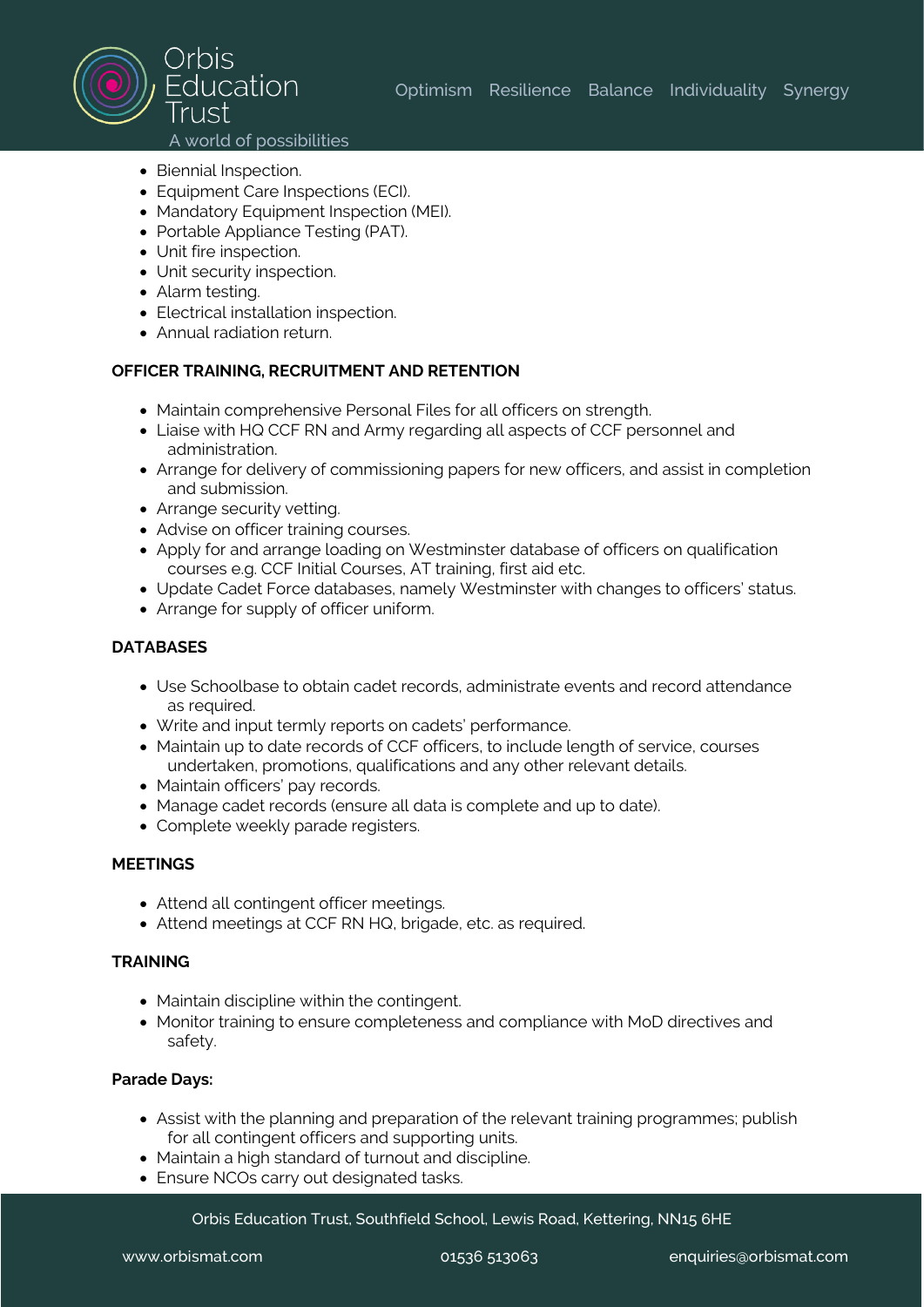

- 
- Teach specific subject periods when required.
- Be available for evening and/or weekend training sessions as required.
- Ensure the quality of instruction by officers and cadet NCOs.

## **Cadet NCOs:**

- Maintain good working relationships with all NCOs, particularly the Senior NCOs.
- Advise and assist with NCO development and maintenance of standards of instruction and leadership.

## **Weekend Exercises/Field Days and Camps (when required):**

- Attend weekend exercises, camps, term-time field days and occasional training days and parades as required.
- Plan and write training exercises as required.
- Review content of the weekend training exercises prior to submission to Training Safety Advisor.
- Assist staff with the writing of risk assessments.
- Manage the bookings and all aspects of planning for training events including accommodation, transport, feeding and equipment.
- Manage logistics whilst on camps including daily ration returns, use of hired transport and equipment care.
- Complete Authority to Train requests and submit for approval.
- Procurement of additional stores, including collection and delivery, and local purchase where applicable e.g. rations and loan equipment.
- Reconnaissance of training areas and attendance at training area conferences.
- The take over and hand over of training areas and accommodation.
- Compile nominal rolls for all exercises annotated with medical conditions, special needs, dietary requirements etc.
- Write and distribute admin instructions as required.
- Issue loan equipment to cadets and maintain records, ensure swift return on completion of exercises and follow up any late returns.
- Compile a list of charges for any lost equipment owned by the CCF.
- Report any MoD equipment faults.

# **EQUIPMENT AND STORES**

- Be responsible for all non-financial accounts including clothing and stores.
- Order all clothing, rations and expendable items, using the recognised demand process.
- Supervise and record the issue and receipt of stores items.
- Organisation and maintenance of CCF stores.
- Procurement of CCF locally purchased equipment.
- Maintain records of clothing and equipment issued by the MoD.
- Organise the repair and exchange of clothing and requests for additional clothing.
- Be responsible for the storage and issue of training publications and training aids.
- Organise purchase of boots and bulk ordering of clothing for new recruits in readiness for start of the school year.
- Liaise with school Health and Safety department regarding all aspects of Health and Safety in the CCF stores.
- Produce and update standing orders pertaining to the stores.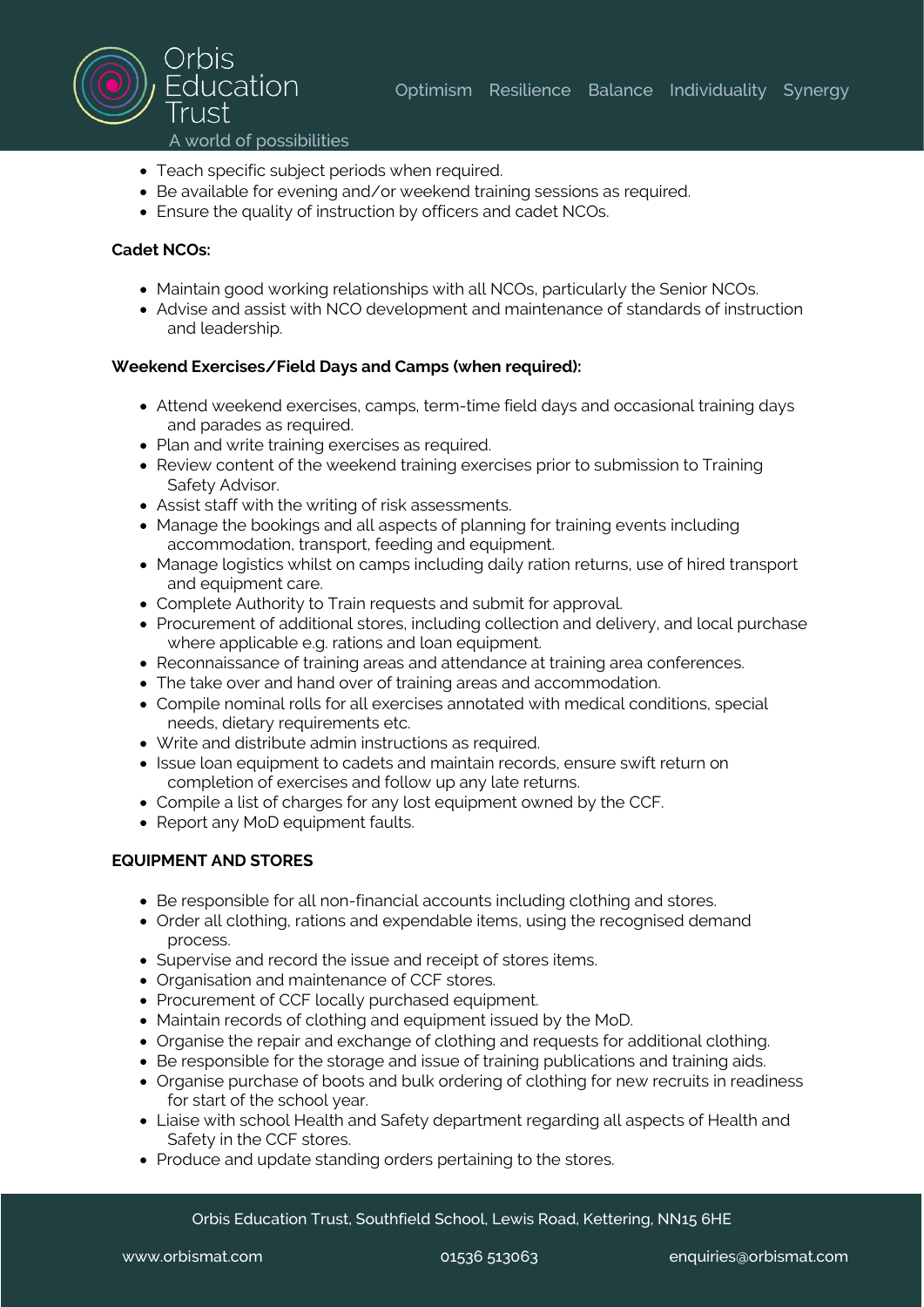

## **LIAISON**

Maintain strong working relationships with:

- All trust staff.
- Area Instructors.
- Royal Navy and Army CCF HQ.
- Local Royal Navy and Army units.
- Other cadet units, UOTCs and Army Reserve units.

## **PERSONNEL ADMINISTRATION**

- Assist with the application and enrolment of new cadets.
- Maintain unit nominal roll and update as required.
- Check weekly parade registers.
- Maintain and update CCF notice boards as required.
- Enrol cadets onto external courses, process applications and distribute joining instructions.
- Update unit events on the Westminster database.

## **WHOLE TRUST RESPONSIBILITIES**

- Manage Adventurous Training (AT) stores.
- Provide extra-curricular outdoor pursuits opportunities for non-cadet students.
- Assist with the delivery of aspects of the school curriculum, primarily active activities, as required.
- Assist with student support teams as required.
- Any other duties as directed by the Line Manager (Contingent Commander).

## **Orbis Education Trust are committed to safeguarding and promoting the welfare of children and young people and expects all staff and volunteers to share this commitment.**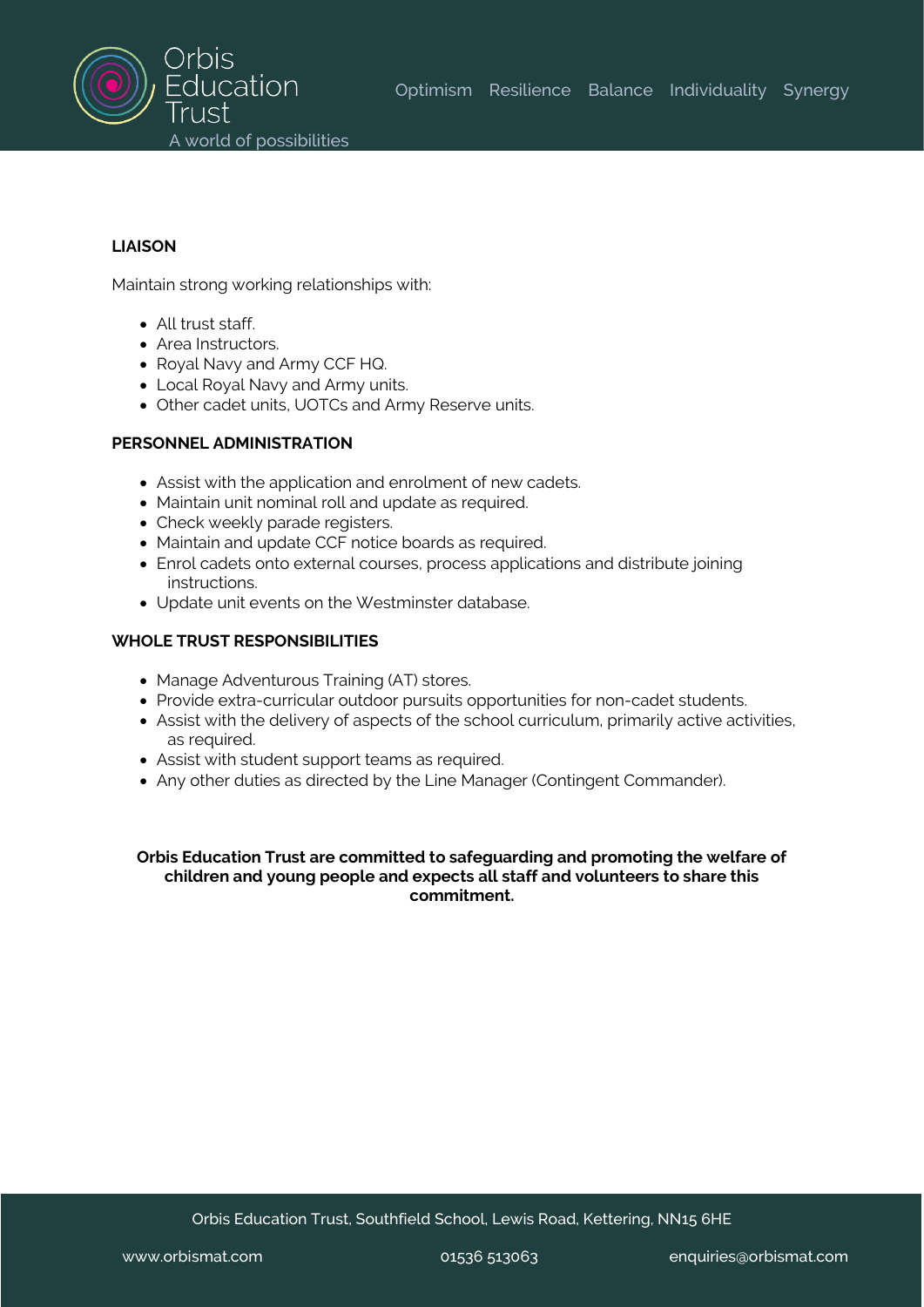

# **Person Specification**

|                              | <b>Essential</b>                                                                                                                                                     | <b>Desirable</b>                                                                                                                                                     |
|------------------------------|----------------------------------------------------------------------------------------------------------------------------------------------------------------------|----------------------------------------------------------------------------------------------------------------------------------------------------------------------|
| Qualifications/Accreditation | GCSE Maths and English Grade 4/C                                                                                                                                     | <b>Minibus Driver</b>                                                                                                                                                |
|                              | or above                                                                                                                                                             | <b>First Aid</b>                                                                                                                                                     |
|                              | The right to work in the UK                                                                                                                                          | qualification.                                                                                                                                                       |
|                              |                                                                                                                                                                      |                                                                                                                                                                      |
|                              |                                                                                                                                                                      | AT qualifications.                                                                                                                                                   |
|                              | Clean driving licence.                                                                                                                                               |                                                                                                                                                                      |
| <b>Experience</b>            | Have a sound understanding of the<br>MoD's logistic processes.                                                                                                       | Experience of<br>working within<br>schools                                                                                                                           |
| Knowledge                    | Knowledge of the cadet force's<br>ethos and a desire to support,<br>encourage and develop cadets.<br>An understanding of and<br>commitment to safeguarding<br>issues | An ex-regular or<br>reservist<br>NCO/WO/Officer or<br>have extensive<br>experience of the<br>cadet forces.<br>Previous experience<br>with cadets or young<br>people. |
|                              |                                                                                                                                                                      | Keeping Children<br>Safe in Education -<br>Safer Recruitment<br>Guidance                                                                                             |
| <b>Skills</b>                | Ability to build relationships and to<br>coach people                                                                                                                | Use of databases.                                                                                                                                                    |
|                              | Excellent written and verbal<br>communication skills, with the<br>ability to adapt messages to suit<br>the audience being addressed                                  |                                                                                                                                                                      |
|                              | Interpersonal skills demonstrating<br>influence, diplomacy, and<br>discretion                                                                                        |                                                                                                                                                                      |
|                              | Excellent administration skills,<br>including Excel, Outlook,<br>PowerPoint, and Word                                                                                |                                                                                                                                                                      |